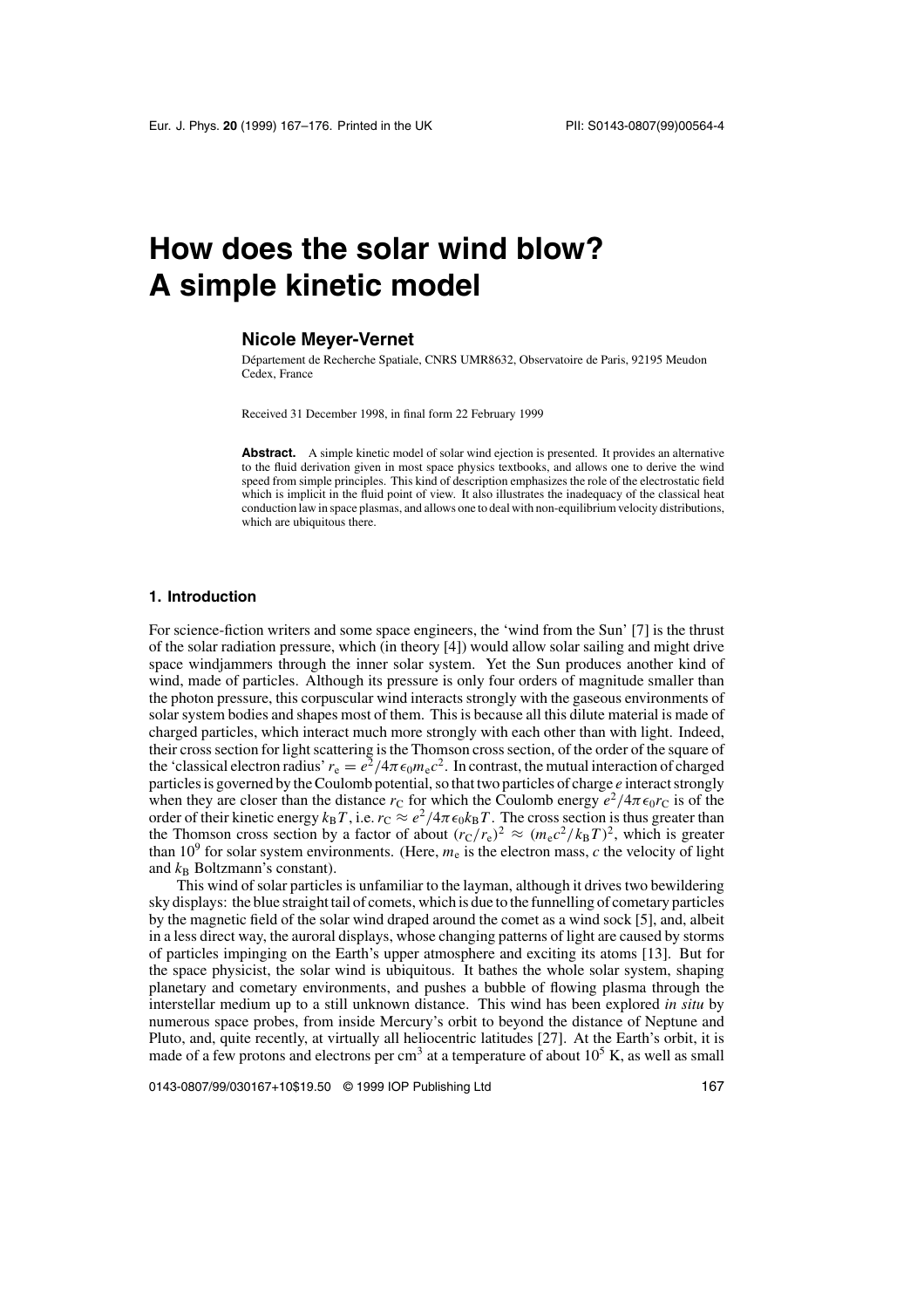# 168 *N Meyer-Vernet*

quantities of heavier ions, flowing roughly radially away from the Sun at a supersonic velocity of several hundred km  $s^{-1}$  [2, 11, 24].

Most cosmic bodies, from comets to stars and galaxies, also eject matter into space. Depending on the object, the ejection varies from steady to chaotic, from symmetrical to jetlike, and involves different physical effects, ranging from thermal evaporation to explosive events, radiation pressure or centrifugal ejection. In most cases, the object is so distant that observation is not sufficient to constrain the proposed theoretical scenarios. This should not be the case for the solar wind, which was predicted a long time before being directly observed, and is now measured in almost embarrassing detail. Yet, from the beginning of modern physics to the present epoch, its physical explanation has stimulated (and continues to stimulate) much debate [9, 1].

The purpose of this paper is twofold. Firstly, I want to break away from the uniformity of the fluid calculations of the solar wind given in textbooks, and to use instead the alternative and complementary point of view of kinetic theory. Since this kind of derivation is known to specialists, although often misunderstood, I will avoid unnecessary detail in order to highlight the basic physics. Secondly, I will emphasize certain problems which the textbooks generally sweep under the carpet and try to illustrate some of the physics arising from the kinetic point of view.

# 2. Where is the problem?

How does the solar wind blow? The solar wind is in fact the outward extension of the milliondegree hot upper atmosphere of the Sun, called the corona because of its crown-like shape which can be seen during eclipses. Close to the Sun, this atmosphere is strongly bound since the mean gravitational energy per ion is roughly ten times the thermal energy. However, because this medium is ionized and very hot, it conducts heat very efficiently; hence the temperature decreases very slowly with altitude so that the thermal energy becomes greater than the gravitational energy beyond about ten solar radii. In static fluid equilibrium, the pressure would not decrease very much beyond this point, and since it is many times higher than that of the tenuous interstellar medium, the corona expands away into space.

The first calculation yielding a supersonic wind was performed by Parker in 1958 [20], and was soon confirmed by in situ observations. This calculation, based on the hydrodynamic framework, is reported in virtually any space physics [13] or astrophysics [3] textbook and is still used with a number of additions and technical improvements in modern fluid wind theories.

So where is the problem? First of all, the flow energy must come ultimately from what is provided at the base of the wind, where the flow speed is very small. Hence the asymptotic flow speed  $V_{sw}$ , at a very large distance where the flow kinetic energy dominates all other forms of energy, is constrained by the energy available as

$$
\frac{V_{\rm sw}^2}{2} \approx \frac{5k_{\rm B}T_0}{m_{\rm p}} - \frac{M_{\odot}G}{r_0} + \frac{Q_0}{n_0m_{\rm p}V_0} \tag{1}
$$

where the index '0' refers to the base of the corona,  $r$  is the distance from the Sun so that  $r_0$  is roughly equal to the solar radius  $r_{\odot}$ , T is the temperature, n the proton or electron number density,  $m_p$  and  $M_\odot$  respectively the proton and solar mass, the electron mass has been neglected, and  $G$  is the gravitational constant. The terms on the right-hand side of  $(1)$  are respectively:

- the enthalpy per unit mass, due to both the protons and the electrons,
- the gravitational binding energy per unit mass,
- the heat flux per unit mass flux,

at the base of the wind; the initial bulk kinetic energy has been neglected, as well as the asymptotic enthalpy and heat flux terms. With a coronal temperature of  $2 \times 10^6$  K, the radius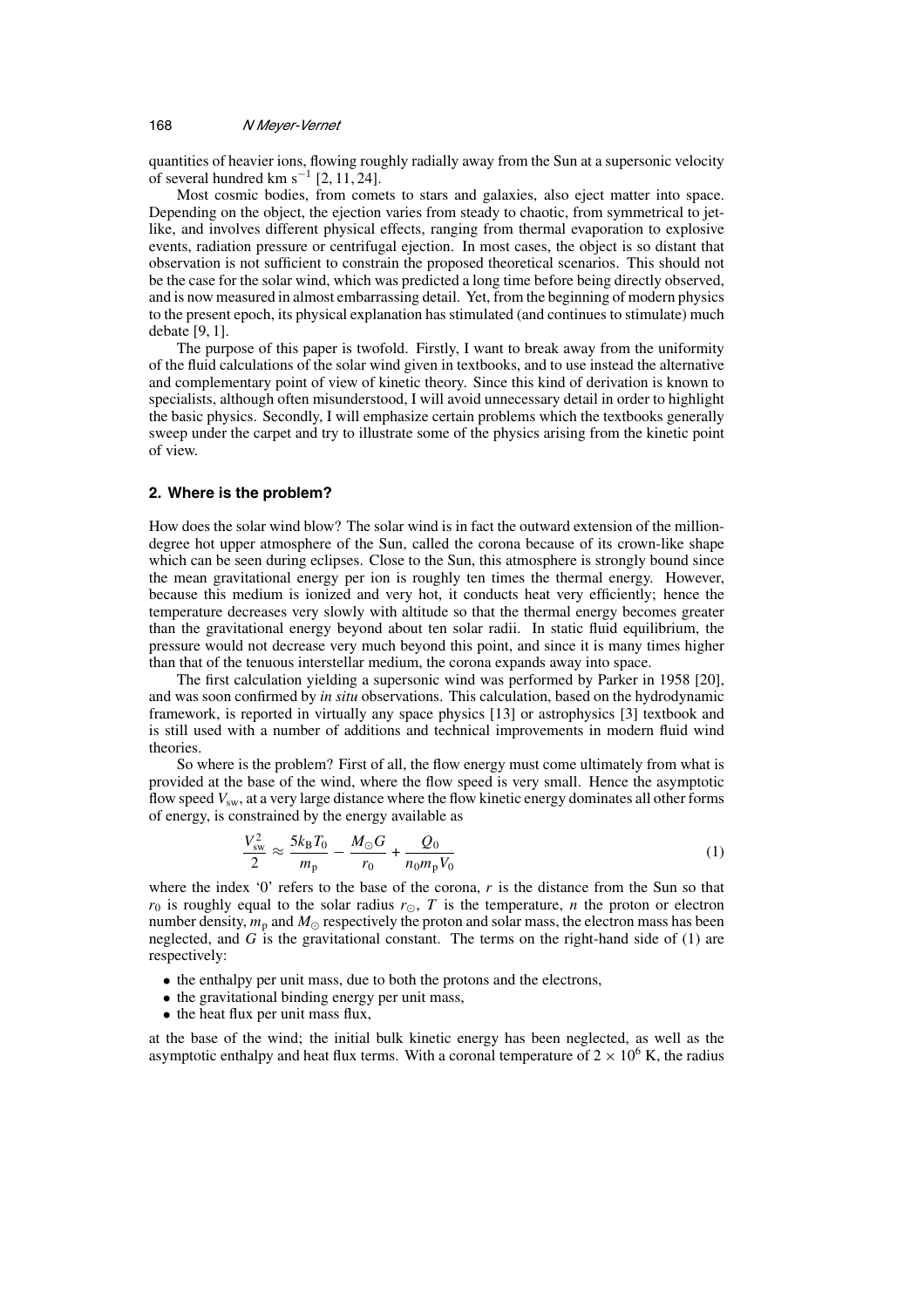$r_0 \approx r_\odot \approx 7 \times 10^8$  m, and the solar mass  $M_\odot \approx 2 \times 10^{30}$  kg, the enthalpy provides only  $0.8 \times 10^{11}$  J kg<sup>-1</sup>, whereas the gravitational binding energy amounts to  $2 \times 10^{11}$  J kg<sup>-1</sup>. Hence the available enthalpy is far from sufficient to lift the medium out of the Sun's gravitational well, so that the heat flux plays a key role.

How can one calculate this heat flux? A cornerstone of the fluid description is to assume that the medium is collisional, i.e. that the mean particle free path is infinitely small. Under this condition, the flux of thermal energy is related to the temperature gradient by the heat conduction equation:

$$
Q = -\kappa_0 \frac{\mathrm{d}T}{\mathrm{d}r}.\tag{2}
$$

The heat is transported by the electrons, since they have a much greater thermal speed than the protons. The heat capacity of one electron is  $3k_{\rm B}/2$ , which yields  $3nk_{\rm B}/2$  per unit volume, so that the thermal conductivity is  $\kappa_0 \approx 3nk_B \times w_e \times l$  where  $w_e = \sqrt{2k_B T/m_e}$  is the electron thermal speed and l is the mean-free path. To a first approximation,  $l \sim 1/n\pi r_{\rm C}^2$  where  $\pi r_{\rm C}^2$ is the Coulomb cross section introduced above, but taking into account the numerous particle encounters at distances greater than  $r_c$  yields the more accurate value:  $l \approx 3 \times 10^7 T^2/n$  [28]. To deduce  $Q$ , we must also estimate the temperature gradient at the base of the wind. Let us suppose that there are no losses so that in spherical geometry the heat balance equation yields

$$
\frac{\mathrm{d}}{\mathrm{d}r} \left[ r^2 \kappa_0 \frac{\mathrm{d}T}{\mathrm{d}r} \right] = 0. \tag{3}
$$

With  $\kappa_0 \propto T^{5/2}$  and assuming that  $T \to 0$  at large distances, this yields  $T \propto r^{-2/7}$ , which from (2) gives the heat flux at the base of the wind:  $Q_0 \approx 3.7 \times 10^7 k_B^{3/2} m_e^{-1/2} T_0^{7/2} / r_0$ . Finally, we evaluate the initial proton (electron) flux from that measured at the Earth's orbit  $(r \approx 214 r_{\odot})$ , which is about  $2 \times 10^{12}$  protons (electrons) m<sup>-2</sup> s<sup>-1</sup>; since particles are conserved, this yields  $n_0V_0 \approx 2 \times 10^{12} \times 214^2$ .

Let us now substitute these numbers in (1). With a coronal temperature of  $2 \times 10^6$  K, the heat flux at the base of the wind provides about  $2 \times 10^{11}$  J kg<sup>-1</sup>, which just balances the binding gravitational energy. The remaining enthalpy term yields a terminal velocity of a few hundred km s<sup>-1</sup>, so that enough energy seems available to drive the wind. This result, however, is very sensitive to the temperature since the heat flux varies as  $T^{7/2}$ : with a temperature only 15% smaller, the right-hand side of (1) becomes negative! The situation worsens when one comes to realize a now well-established fact: the wind which is the most stable, is the fastest and fills most of the heliosphere, comes from the coldest regions of the corona, where the electron thermal temperature (which determines the conductivity) is not significantly higher than 10<sup>6</sup> K. With such a temperature, the thermal conductivity falls short by roughly one order of magnitude of that required to drive even a low-speed wind.

How can one solve this problem? The usual way is to assume that some additional energy is injected, for example in the form of solar microflares, or of Alfven waves; this argument, however, is the subject of some debate since, in spite of several decades of investigation, it is not yet understood how these perturbations could provide the right energy in the right place to accelerate the wind [22]. The same problem emerges in any fluid theory of the solar wind: to close the infinite hierarchy of hydrodynamic equations, one assumes a given temperature profile, or introduces an ad hoc addition of heat and/or momentum. In Parker's original derivation,  $T$  was taken as a constant, which yields an infinite asymptotic wind velocity since in this case an infinite amount of energy is available. More sophisticated derivations assume a more realistic temperature profile, but whatever the method, the fluid description is unable to give a quantitative estimate of the terminal velocity of a thermally driven wind from simple considerations alone.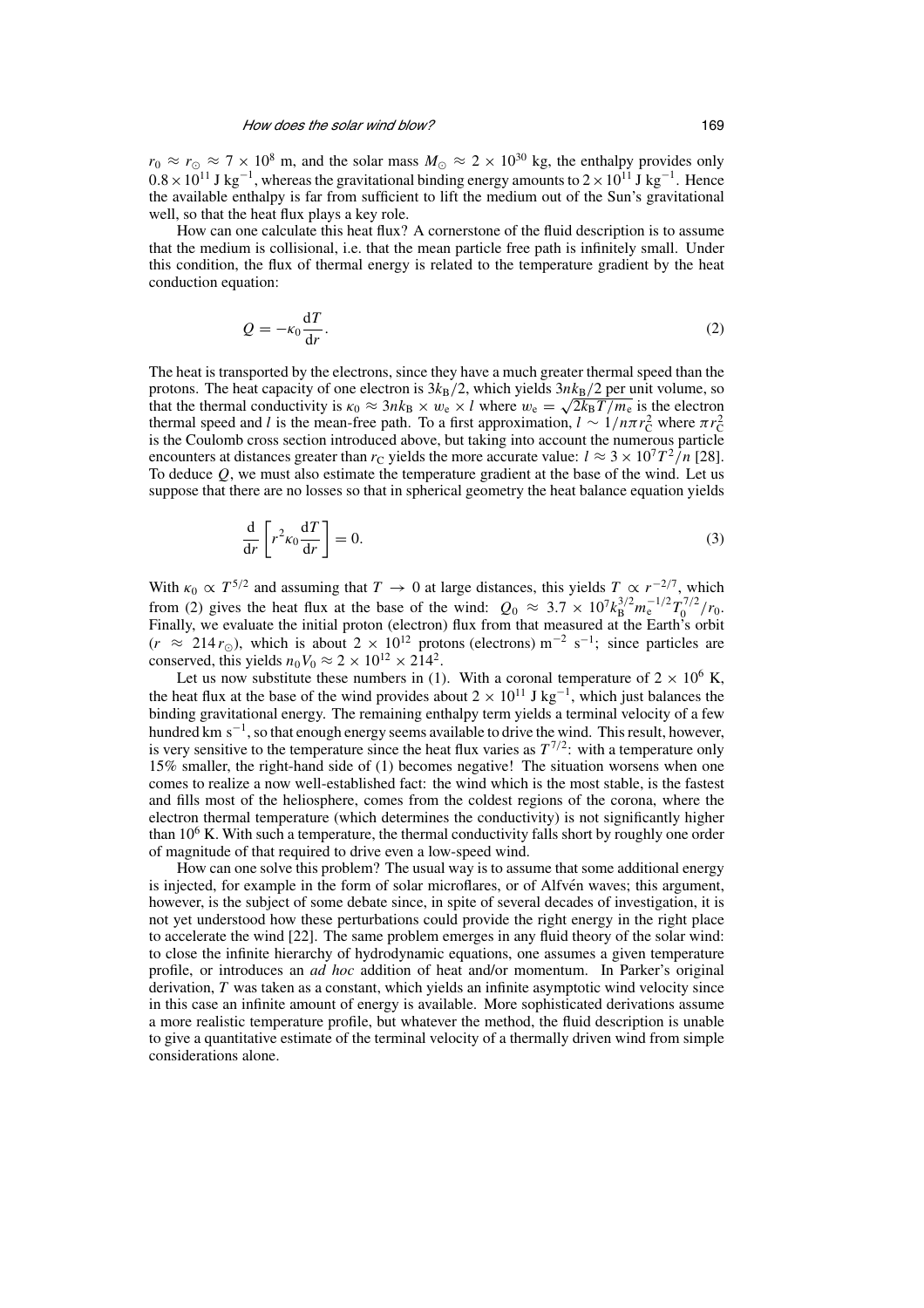# 3. The kinetic point of view

The starting point of the kinetic description is as follows: at the distance where the particles are free to escape since the gravitational binding energy there becomes smaller than the thermal energy, the mean-free path has already become greater than the scale height, so that the medium is no longer collisional. One might argue that the magnetic field comes to the rescue to ensure a fluid behaviour by forcing the particles to gyrate around the magnetic field lines. This argument, however, is dubious since in this case the wind blows along magnetic field lines, i.e. perpendicularly to the direction of particle gyration.

Having realized this, we no longer feel so comfortable with the fluid description, but we have a clue as to the solution of the energy problem: if the free path is not small enough at the base of the wind, then the classical expression (2) used for the heat flux is incorrect. Indeed, the classical heat law is invalid in plasmas that are not very strongly collisiondominated [25, 19]. The basic reason is, as already mentioned, that the charged particles interact through the Coulomb potential which varies inversely as the distance, making their cross section proportional to the inverse square of their energy. Hence the energetic particles, which contribute most to the heat flux, are virtually collisionless at the base of the corona, although the thermal ones are collision dominated.

Thus an alternative and simple way to describe the medium is to consider it as an escaping exosphere. Neglecting the collisions beyond a given radius called the 'exobase', the particle velocity distributions further out can be deduced directly from those at the exobase by applying Jeans' theorem, applying conservation of particle energy and magnetic moment.

There is, however, a basic departure from Jeans' [12] theory of neutral gas evaporation: because the protons carry an electric charge, their energy at the exobase includes an electrostatic contribution, which turns out to be greater than the gravitational term and of opposite sign, so that it can drive the wind. Early versions of such exospheric theories failed because they did not calculate this electrostatic term self-consistently [6]; however, this error has now been corrected, and the exospheric approach is indeed able to yield a supersonic wind, even with a moderate coronal temperature [14]. We present below a simplified version of this kind of calculation, and show why it may produce large wind speeds [16, 18].

# 4. The role of the electric field

Why does the particle energy include a large electrostatic contribution? Consider first the simple case of a static ionized atmosphere made of electrons and protons in thermal equilibrium. In the absence of an electric field, the proton pressure gradient should just balance the gravitational attraction,  $F_g = m_p M_{\odot} G/r^2$  per proton; but in this case there would be nothing to balance the electron pressure gradient (equal to that of the protons) since the gravitational attraction on them is negligible, and so the electrons tend to be displaced outwards with respect to the protons. The corresponding space charge induces a radial electrostatic field  $E$  directed outwards, which adjusts itself so that the total attraction on a proton,  $F_g - eE$ , is equal to the attraction on an electron, eE. This yields e $E \approx F_{g}/2$ , which halves the total attraction on the protons and allows the pressure gradients to be balanced, thereby preserving rough electrical neutrality.

The space charge needed to produce such an electric field is extremely small. Indeed, the difference  $\Delta n$  in the electron and proton number density is given from Poisson's equation by  $|\nabla E| = \Delta n \times e/\epsilon_0$ . With the above electric field  $E = m_p M_{\odot} G/(2er^2)$ , this gives  $\Delta n = \epsilon_0 m_p M_\odot G/(e^2 r^3)$ . At a distance of, say, 3r<sub>\opp</sub>, the density difference is  $\Delta n \approx 10^{-8}$  m<sup>-3</sup>, which is only about  $10^{-19}$  times the typical electron density there.

However, in an expanding collisionless medium, with no particles coming from infinite distance, the electrostatic field is much larger [14]. Otherwise, since the fluxes of electrons and protons escaping from the corona are proportional to their respective thermal velocities which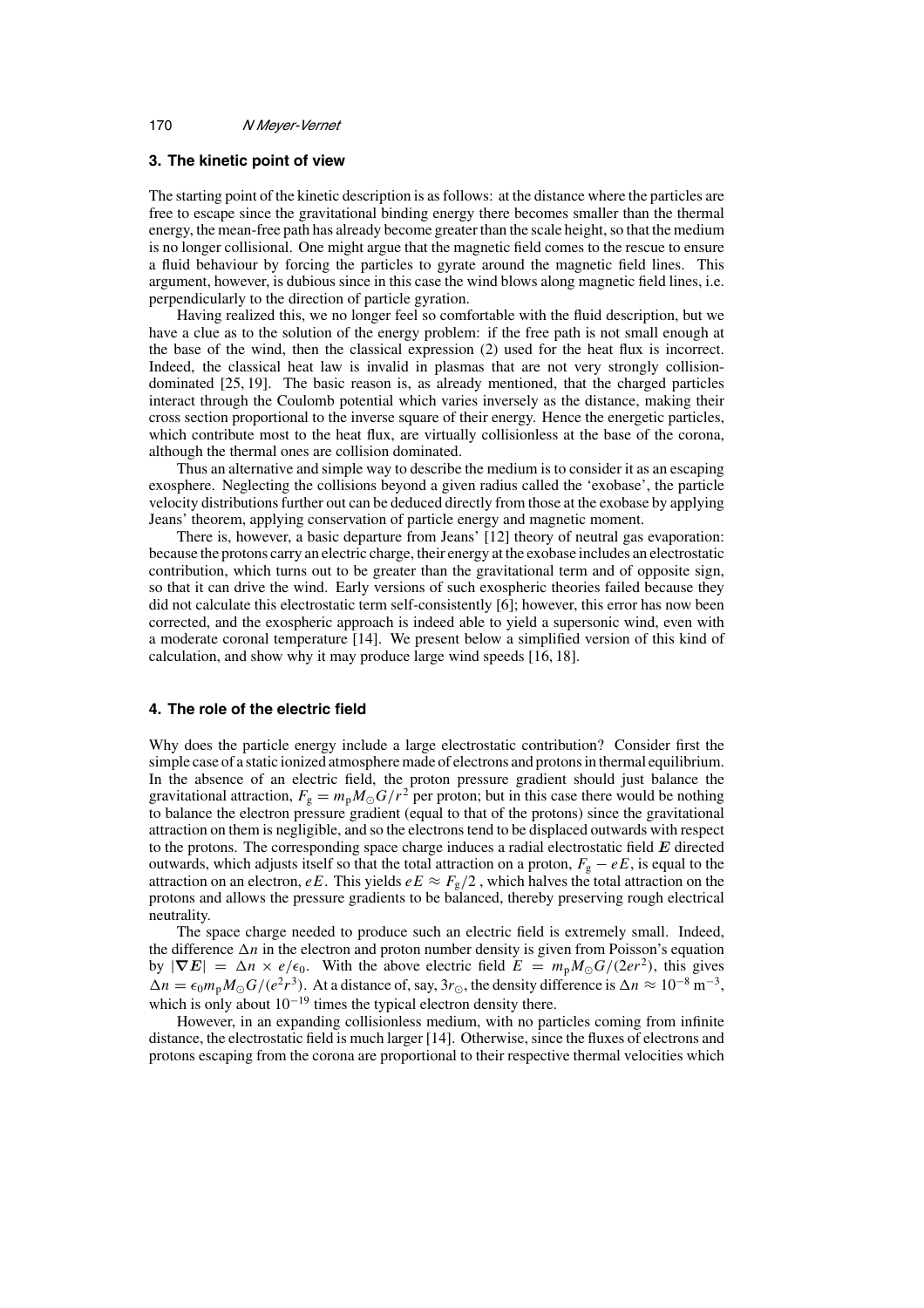vary as the inverse square root of the mass, the corona would eject roughly  $(m_{\rm p}/m_{\rm e})^{1/2}$  more electrons than protons, thereby charging the corona positively. At equilibrium the electric field adjusts itself in order to keep the escaping electron flux equal to that of the protons, so that there is no net electric current. This requires that the electron electrostatic energy at the exobase be several times its thermal energy in order to confine most of the electons in the potential well. The corresponding electric field pushes the protons in the opposite direction; since they carry most of the mass, a wind is produced.

In this context, it is easy to understand how a significant wind can be produced with even a moderate coronal temperature. This is because the electrostatic energy available to the protons is significantly greater than the gravitational binding energy at the exobase, which is located at several solar radii.

It may be worth noting that the positive charging of the corona, which is required to ensure zero net electric current from the Sun, is a phenomenon similar (albeit in reverse) to the charging of a space probe in the Earth's ionosphere. The space probe charges negatively because it would otherwise collect many more ambient electrons than ions, roughly in the ratio of their thermal velocities. At equilibrium, the negative electrostatic potential repels most of the electrons coming from the ambient plasma in order to ensure zero net electric current to the space probe. The corresponding particle electrostatic energy is several times the thermal energy, just as in the case of the solar corona, but of opposite sign [17].

Finally, as Fitzgerald [10] put it (albeit in a somewhat different context) as early as November 1892: '. . .the Sun is powerfully electrified, and repels similarly electrified molecules with a force of some moderate number of times the gravitation of the molecules to the Sun'.

## 5. Fluxes of escaping particles

#### 5.1. The electrons

We neglect the collisions between particles beyond the exobase, which is defined as the location where the particle mean-free path becomes greater than the scale height. With typical coronal parameters, this occurs at a few solar radii, typically  $r_0 \approx 6r_{\odot}$  [14]. We have seen that the electrons are subjected to an attractive electrostatic potential  $\Phi(r)$  which is assumed to decrease monotonically, so that of those emerging from the exobase some are reflected, whereas those energetic enough can overcome the potential barrier and escape. At the exobase, where the potential energy of an electron is  $-e\Phi(r_0)$ , the velocities of the non-escaping electrons have their modulus  $v$  constrained by energy conservation to be smaller than

$$
V_0 = [2e\Phi(r_0)/m_e]^{1/2}
$$
\n(4)

and have any direction. In contrast, the escaping electrons have velocities  $v > V_0$ , and their angle  $\theta$  to the outward radial direction lies between 0 and  $\pi/2$ . Let  $f_{\theta}(v)$  be the electron velocity distribution at the exobase. The simplest choice is a Maxwell–Boltzmann distribution

$$
f_{e0}(v) = \frac{n_{e0}}{\pi^{3/2} w_e^3} \exp\left(-\frac{v^2}{w_e^2}\right)
$$
 (5)

of thermal velocity  $w_e = \sqrt{2k_B T_0/m_e}$ , truncated according to the above conditions on v and  $\theta$  for each class of particles. Note that the total electron density  $n_e(r_0)$  at the exobase is not exactly  $n_{\text{e}0}$ . Indeed,  $n_{\text{e}0}$  is the integral of the distribution (5) over the whole velocity space, whereas the total electron density  $n_e(r_0)$  does not include the velocity domain defined by  $v > V_0$  and  $\pi/2 < \theta < \pi$ , since no particles are coming from infinity. Because in general  $V_0 \gg w_e$ , the proportion of particles in this domain is very small, so that  $n_e(r_0) \approx n_{e0}$ .

The escaping flux of electrons is given by integrating the radial velocity  $v_r = v \cos \theta$  over the velocity distribution of the escaping electrons:

$$
F_{\rm e}(r_0) = \int d^3v \, v_r f_{\rm e0}(v) \tag{6}
$$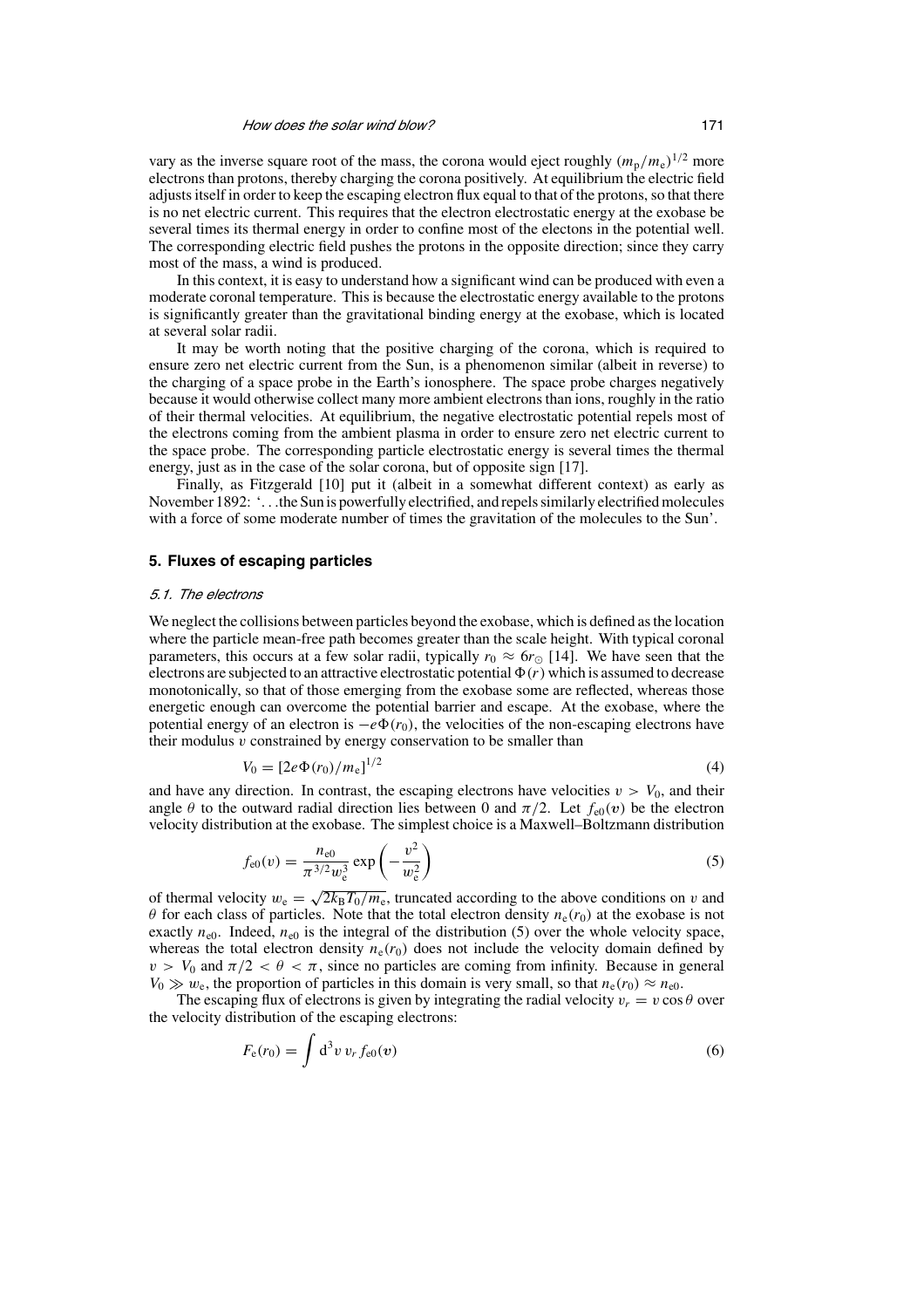172 *N Meyer-Vernet* 

$$
=2\pi \int_{V_0}^{\infty} dv \, v^3 f_{\text{e0}}(v) \int_0^{\pi/2} d\theta \, \sin \theta \cos \theta \tag{7}
$$

where we have substituted  $d^3v = 2\pi v^2 \sin \theta \, d\theta \, dv$  (in spherical coordinates), and the ranges of integration in v and  $\theta$  determined above. With the distribution (5) and the change of variable  $u = v^2$ , we obtain

$$
F_e(r_0) = \frac{n_e(r_0)}{2\sqrt{\pi}} w_e (1 + U_0) e^{-U_0}
$$
\n(8)

where

$$
U_0 = \frac{V_0^2}{w_e^2} = \frac{e\Phi(r_0)}{k_B T_0}.
$$
\n(9)

Since the escaping electrons must overcome the electrostatic potential, their flux decreases strongly as the potential increases, as expected. Because this flux consists of high-speed particles ( $v > V_0$ ), it is very sensitive to the shape of the velocity distribution at high energies. We will see that this has an important consequence.

#### 5.2. The protons

The electric field repels the positively charged protons, and their potential energy at distance  $r$ is  $-m_p M_{\odot} G/r + e \Phi(r)$  which is assumed positive and monotonically decreasing. Hence the proton speeds increase with distance, and they all escape. For their velocity distribution at the exobase,  $f_{p0}(v)$ , we take a Maxwell distribution

$$
f_{\rm p0}(v) = \frac{n_{\rm p0}}{\pi^{3/2} w_{\rm p}^3} \exp\left(-\frac{v^2}{w_{\rm p}^2}\right) \tag{10}
$$

of thermal velocity  $w_p = \sqrt{2k_B T_0/m_p}$ . The velocity direction is constrained by the inequality  $0 < \theta < \pi/2$  since no particles are coming from infinity, but, in contrast to the electrons, there is no constraint on the modulus since all protons moving outwards can escape, whatever their speed. Hence the proton number density  $n_p(r_0)$  at the exobase is just half the integral of the distribution (10) over the whole velocity space, i.e.  $n_p(r_0) = n_{p0}/2$  since there are no particles with  $\pi/2 < \theta < \pi$ .

The escaping proton flux is calculated in the same way as the electron flux, just replacing the minimal speed  $V_0$  by zero, so that instead of (8) we have

$$
F_{\rm p}(r_0) = \frac{n_{\rm p}(r_0)}{\sqrt{\pi}} w_{\rm p}
$$
\n(11)

using the equality  $n_p(r_0) = n_{p0}/2$ . This value is independent of the potential, which is not surprising since all protons escape. It depends on the bulk of the velocity distribution, in contrast to the electron flux which only depends on the high-speed particles.

## 6. Electrostatic potential and terminal velocity

The electrostatic potential at the exobase is deduced from the condition that the plasma is neutral with zero net flux of charge, i.e.  $n_e(r_0) = n_p(r_0)$  and  $F_e(r_0) = F_p(r_0)$ . With the above (truncated) Maxwell velocity distributions, from (8) and (11) this yields

$$
(1 + U_0)e^{-U_0} = 2w_p/w_e
$$
  
= 2(m<sub>e</sub>/m<sub>p</sub>)<sup>1/2</sup> (12)

With  $m_e/m_p \approx 5.4 \times 10^{-4}$ , we find  $U_0 \approx 5$ , i.e.  $e\Phi(r_0) \approx 5k_B T_0$ .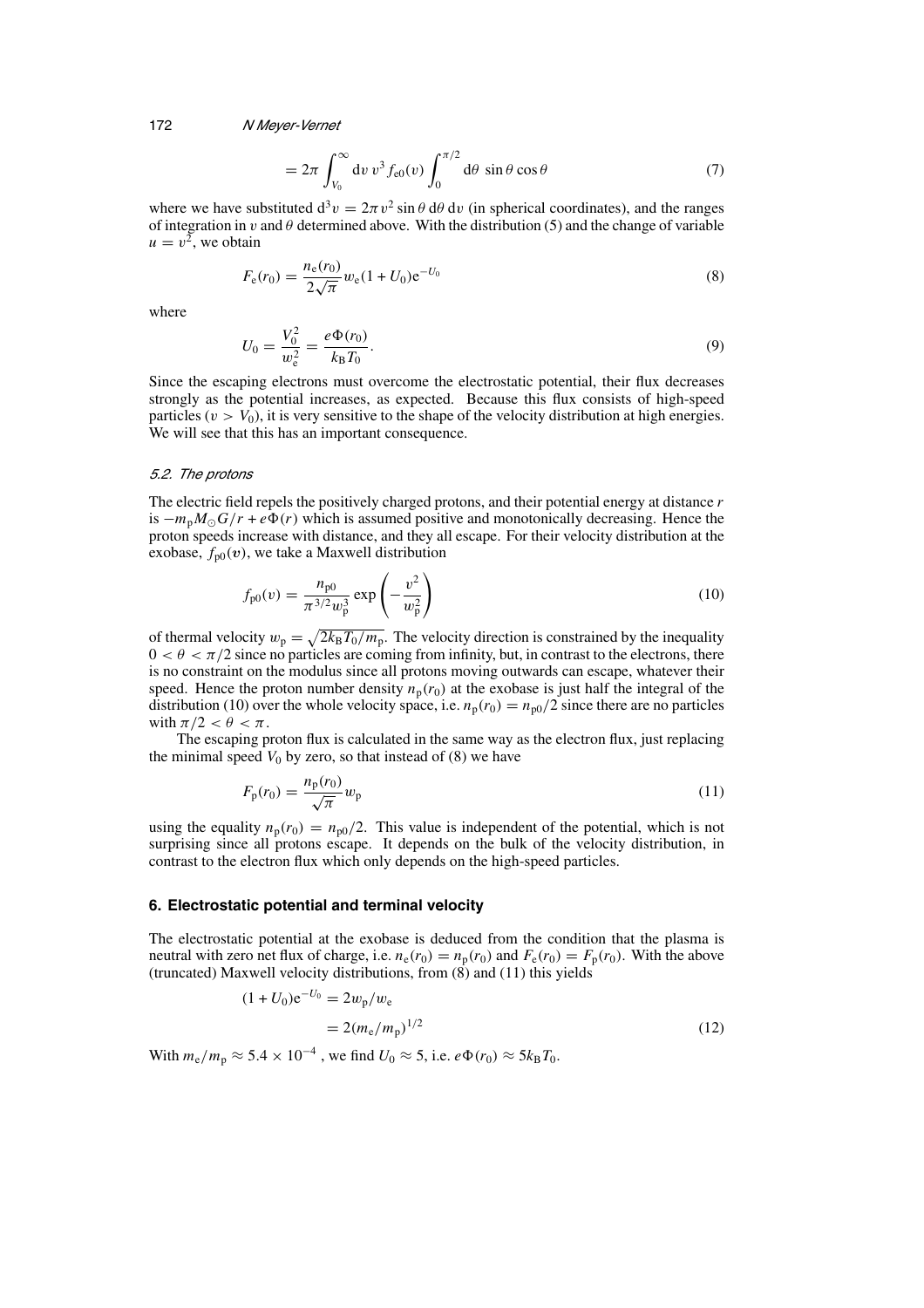### How does the solar wind blow?

We can now calculate the terminal wind velocity from the proton energy balance, taking into account the electrostatic energy. We neglect the initial bulk kinetic energy and the proton heat flux term, which are small compared to the terminal bulk kinetic energy. Some care is needed to calculate the proton enthalpy since the distribution is not a *bona fide* Maxwellian because of the hole in velocity space due to the absence of protons going inwards. Since, however, the proton enthalpy is significantly smaller than the other contributions, we may approximate it by the equilibrium value:  $5k_BT_0/2$  (per proton) without changing the final result very much. This finally yields

$$
\frac{V_{\rm sw}^2}{2} \approx \frac{5k_{\rm B}T_0}{2m_{\rm p}} + \frac{e\Phi_0}{m_{\rm p}} - \frac{M_{\odot}G}{r_0} \tag{13}
$$

where the index '0' refers to the exobase radius. With the moderate temperature  $T_0 \approx 10^6$  K and  $r_0 \approx 6r_{\odot}$ , we find  $V_{sw} \approx 250 \text{ km s}^{-1}$ . This value is not extremely sensitive to the position of the exobase since the gravitational term is not dominant, and is far less sensitive to the temperature than the determination made in section 2. A more accurate result can be obtained by calculating the asymptotic flow parameters from Jeans' theorem [14] or from the total (electron plus proton) wind energy equation: this latter equation has no electrostatic term since the wind is electrically neutral, but the heat flux (roughly the electron one) is no longer given by  $(2)$ ; instead, in the spirit of the kinetic calculation, it is given by the thermal energy flux of the escaping electrons, which can be calculated in a straightforward way from the velocity distribution, and turns out to be proportional to the electrostatic potential at the exobase [18].

This simple calculation yields a wind in spite of a moderate coronal temperature, and it furnishes a simple analytical approximation to the terminal velocity which is not a sensitive function of the coronal parameters. It is not, however, completely satisfactory since the most conspicuous wind, which fills most of the heliosphere and comes from coronal regions of moderate electron temperature, travels more than twice as fast as that found above [21]. Nevertheless, this calculation does give a clue to a possible solution: the electron velocity distribution might have an excess of high-energy particles. Indeed, space physicists have come to realize that the Maxwell distribution, although it furnishes a convenient theoretical framework, is the exception rather than the rule in natural plasmas. The fundamental reason is again the strong increase of the free path with energy, which makes these particles collisionless, even at low altitudes, so that given the non-equilibrium processes at work there is no reason why their distribution should be Maxwellian. In particular, turbulent waves in the solar atmosphere can produce high-energy tails in the electron velocity distribution, although these waves are unable to drive the wind directly [23].

It is easy to predict that such particles can increase the wind speed significantly, even though they contribute negligibly to the number density and do not change the mean electron temperature very much [19, 16, 18]. This is because the Maxwell distribution (5) has very few electrons of speed greater than  $V_0$ , so that a small increase in the number of these electrons can increase the electron flux considerably. In order to keep this flux equal to the proton flux, the electrostatic potential must increase, thereby accelerating the protons and increasing the terminal speed. A similar excess of high-energy protons does not have much effect because the proton flux only depends on their bulk distribution.

# 7. Pushing the wind with a suprathermal tail

# 7.1. The kappa distribution

As noted above, the particle velocity distributions observed in space are not in equilibrium. They are generally nearly Maxwellian at low energies, but they decrease much more slowly at high energies, having a suprathermal tail which varies as an inverse power law. Such distributions have been found in virtually all space plasmas and their ubiquity suggests that a fundamental mechanism is at work [8, 29]. Be that as it may, such behaviour is not surprising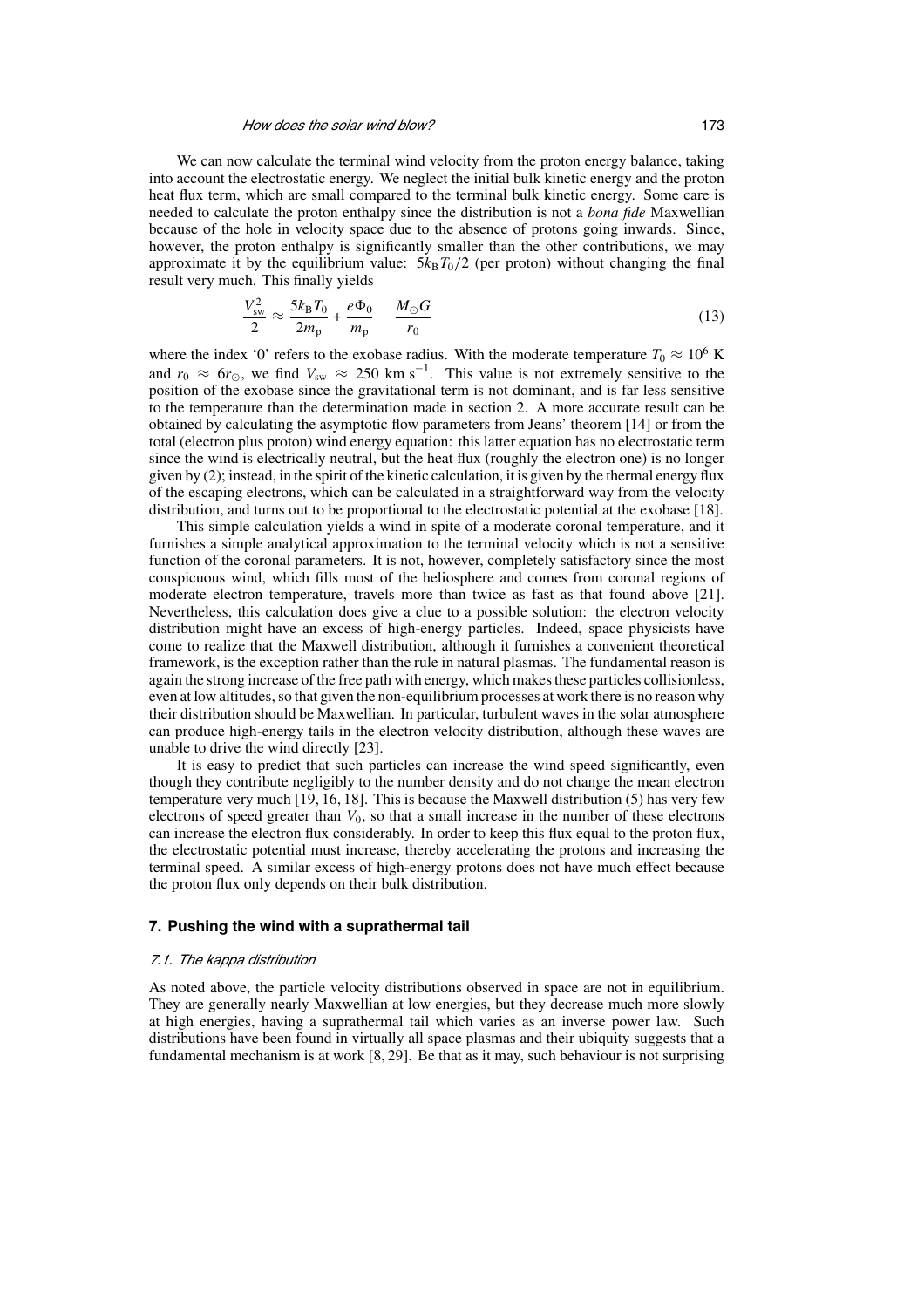

**Figure 1.** Kappa velocity distributions (equation (14)) for  $\kappa = 3$  (solid line) and  $\kappa = 6$  (dashed line), respectively, plotted versus the speed normalized to the most probable speed. We have superimposed the limiting case  $\kappa \to \infty$ , which is simply the Maxwell distribution  $\exp(-v^2/w^2)$ and which has the same most probable speed. The distributions are similar for  $v \leq w$ , whereas the kappa distributions have an excess of high-speed particles.

given the strong decrease of the collisional cross section of charged particles with increasing energy, which drives the high-energy particles very easily out of equilibrium, and enables them to escape to large distances.

The simplest and most commonly used function having these properties is the generalized Lorenzian

$$
f_{e0}(v) = \frac{n_{e0}}{2\pi} \frac{A_{\kappa}}{(\kappa w^2)^{3/2}} \left[ 1 + \frac{v^2}{\kappa w^2} \right]^{-(\kappa+1)}
$$
(14)

$$
A_{\kappa} = \frac{\Gamma(\kappa + 1)}{\Gamma(\kappa - 1/2)\Gamma(3/2)}
$$
(15)

where the Gamma (factorial) function  $\Gamma$  arises as a result of the normalization. This so-called 'kappa' distribution is close to a Maxwellian of temperature  $T_0 = m_e w^2/2k_B$  at speeds  $v \leq w$ , and has a suprathermal inverse power-law tail, in agreement with observation (see figure 1). The contribution of the suprathermal particles decreases as  $\kappa$  increases, and the distribution approaches the Maxwellian (5) as  $\kappa \to \infty$ , so that it has the agreeable property of including the Maxwell distribution as a limiting case. The most probable speed is  $w$ , as in the Maxwellian limit, but the temperature, defined as usual by  $m_e \langle v^2 \rangle / 3k_B$  (where the angular brackets denote a mean over the distribution) is equal to  $m_e w^2/2k_B \times \kappa/(\kappa - 3/2)$ , due to the contribution of the suprathermal tail. Hence  $\kappa$  is constrained by the inequality  $\kappa > 3/2$  for the temperature to remain finite. In practice,  $\kappa$  is generally observed to lie in the range 2–6 (see, for example, [15]). Despite its apparent agreement with observations, some care is needed in handling this function because it has only a limited number of finite moments.

#### 7.2. Increasing the wind speed

With this distribution, the escaping electron flux is easily calculated when  $V_0^2 \gg \kappa w^2$  (which can be verified *a posteriori*). We substitute in  $(7)$  the distribution  $(14)$  where we approximate the bracket by its leading term  $v^2/\kappa w^2$ ; since the integral over  $\theta$  in (7) equals 1/2, this gives

$$
F_e(r_0) \approx \frac{n_{e0}}{2} \frac{A_{\kappa}}{(\kappa w^2)^{3/2}} \int_{V_0}^{\infty} dv \frac{v^3}{(v^2/\kappa w^2)^{\kappa+1}}
$$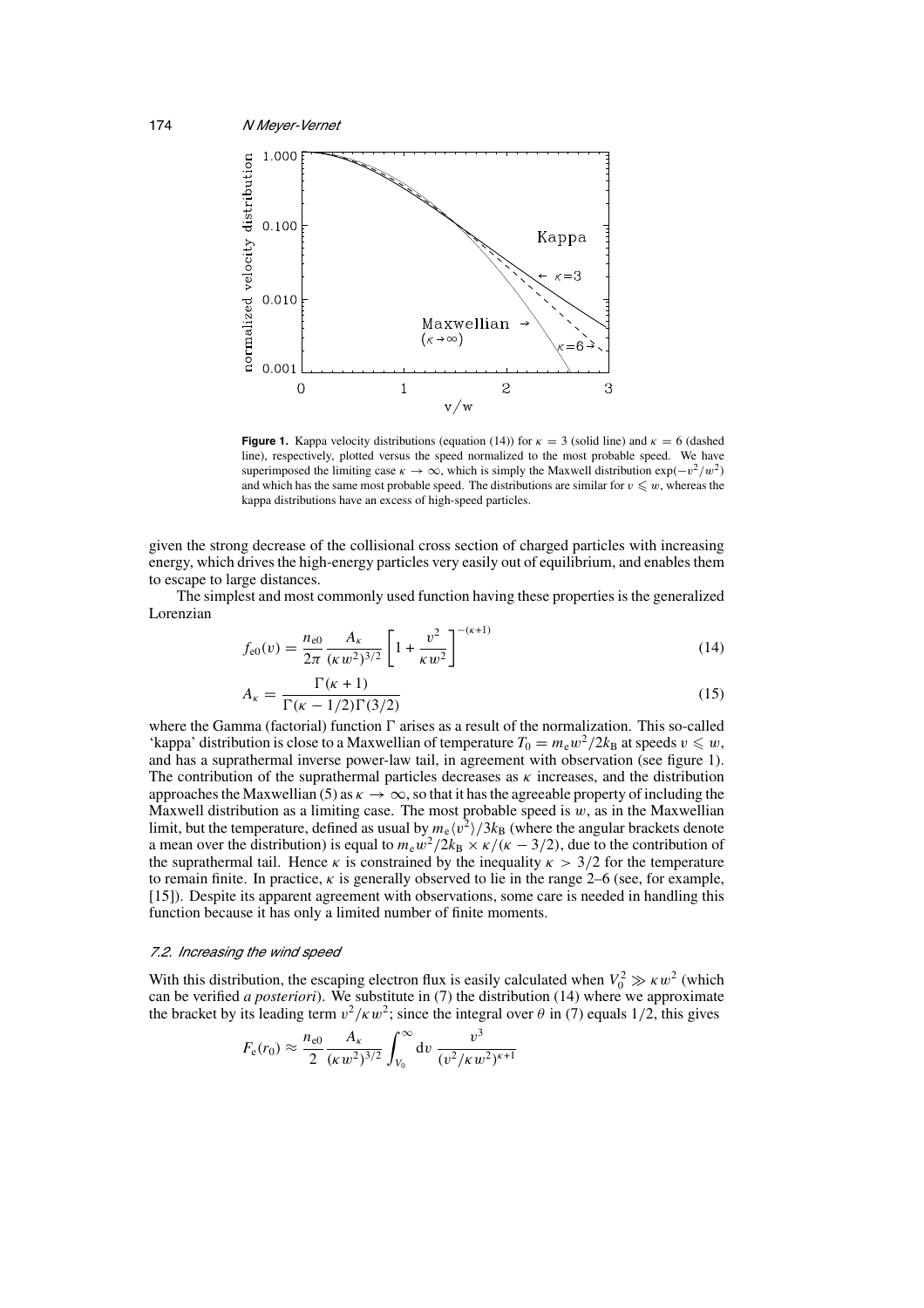How does the solar wind blow?

$$
\approx \frac{A_{\kappa} \kappa^{1/2}}{4(\kappa - 1)} n_{\text{e}0} w \left(\frac{\kappa}{U_0}\right)^{\kappa - 1}.
$$
\n(16)

To calculate the proton flux, we use expression (11) obtained with a Maxwell distribution since, as already noted, this flux is not significantly changed by the presence of suprathermal particles. Equalizing the electron and proton fluxes and using  $n_{e0} \approx n_e(r_0) = n_p(r_0)$ , since the medium is neutral, we deduce the normalized potential

$$
U_0 = \frac{V_0^2}{w_e^2} \equiv \frac{e\Phi(r_0)}{k_B T_0} \approx \left[\frac{\sqrt{\pi}}{4} \frac{\kappa^{\kappa - 1/2} A_{\kappa}}{\kappa - 1} \sqrt{\frac{m_p}{m_e}}\right]^{1/(\kappa - 1)}.
$$
 (17)

As already noted, it is bounded by the inequality  $\kappa > 3/2$ . With  $\kappa = 3$ , for example, which is a typical value in a number of space media,  $A_k = 2^4/\pi$ , which yields  $U_0 \approx 28$  so that  $e\Phi(r_0) \approx 28k_\text{B}T_0$ .

With such a large potential, the electrostatic energy dominates in the proton energy equation (13), so that the wind terminal velocity is roughly

$$
V_{\rm sw} \approx \left[2e\Phi(r_0)/m_{\rm p}\right]^{1/2} \tag{18}
$$

With  $T_0 \approx 10^6$  K, this yields the wind terminal velocity  $V_{sw} \approx 700$  km s<sup>-1</sup>.

This shows that the presence of a suprathermal tail in the electron velocity distribution can considerably increase the flow speed. This enhancement is much greater than might be naively expected from the contribution of these electrons to the mean electron temperature. A similar result can be obtained from energy balance, with the heat flux calculated from the thermal energy of the escaping electrons [18].

The terminal wind velocity increases as  $\kappa$  decreases, i.e. as there are more suprathermal electrons. This result is generic in that any distribution having a suprathermal tail will produce a velocity greater than with a Maxwellian.

# 8. Final remarks

A very simple kinetic collisionless model can explain solar wind ejection, even with a moderate coronal temperature, without the need of an *ad hoc* addition of energy, and can also furnish an analytical approximation to the terminal velocity. From this point of view, the wind is driven by the electrons through the electrostatic field set up by the large ion-to-electron mass ratio, so that the energy available to counteract the gravitational attraction is significantly greater than the thermal value.

With Maxwell velocity distributions at the base of the wind, one finds a moderate terminal velocity. However, a small suprathermal tail in the electron distribution can drastically increase the electrostatic potential, and thus the flow velocity. Suprathermal tails are a privilege of plasmas, due to the strong increase of the particle free path with energy. This suggests that ionized winds can achieve greater terminal speeds than predicted from thermal energy alone, as in the case of neutral winds, for example in comets [5].

A related outstanding problem in space physics is how a million-degree corona can be produced just above the solar 'surface', whose temperature is around 6000 K. Just as for solar wind acceleration, one has a challenging energy problem, which has not yet been solved despite several decades of research. Most tentative calculations use the magnetohydrodynamic framework, but it has been recently suggested [26] that suprathermal tails in the distribution of particles below the corona might play an important role. The basic reason is that close to the Sun, the particles are confined by the gravitational (and electrostatic) potential. This potential filters the particles by letting only the most energetic ones escape, so that the mean particle energy, i.e. the temperature, should increase with altitude. This does not happen with a Maxwellian, whose temperature does not change with altitude because all the particles are filtered in the same way.